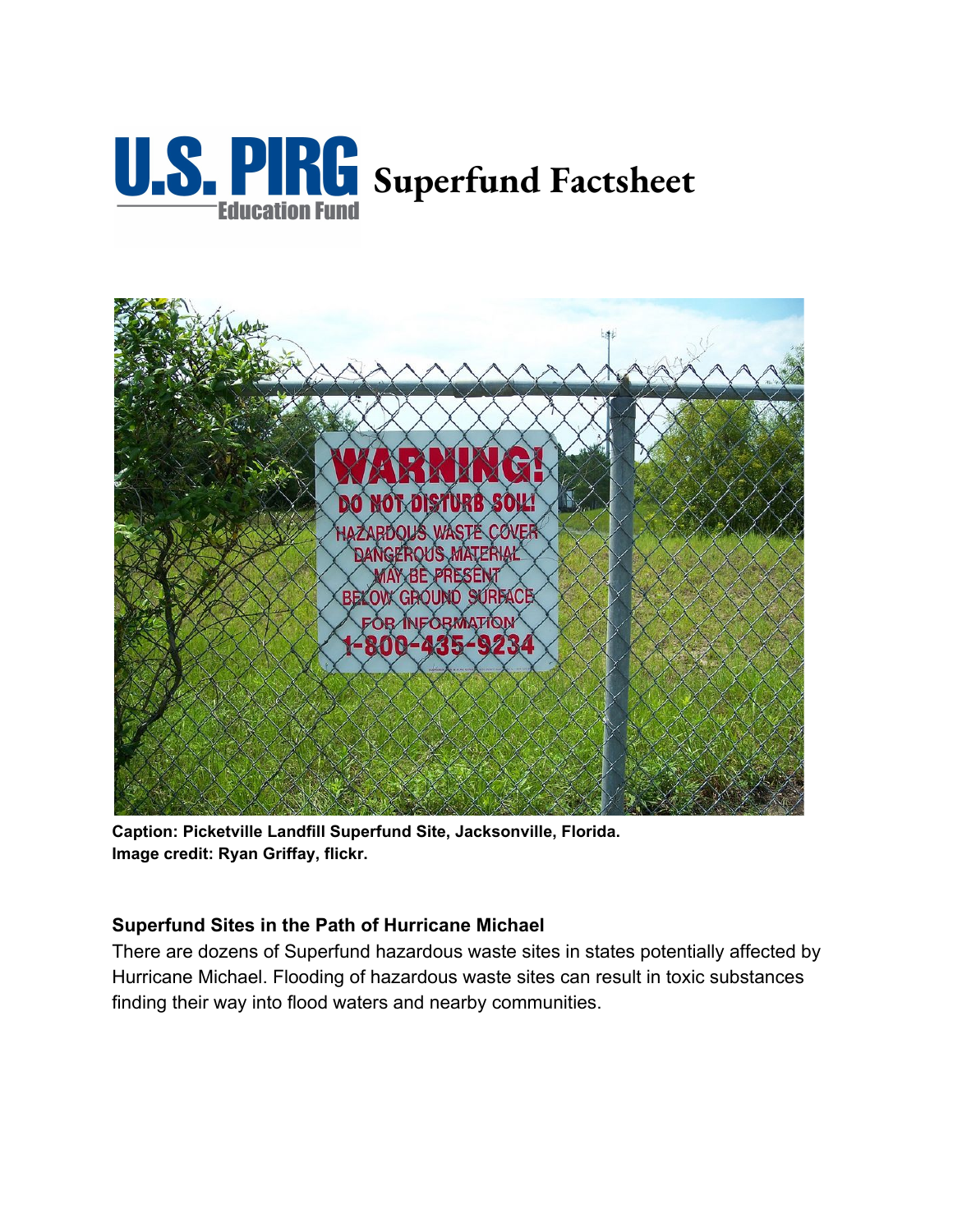

*Superfund National Priorities List sites in Florida and surrounding states potentially affected by upcoming storm. Source: Environmental Protection Agency data obtained from National Oceanic and Atmospheric Administration via Data.gov at [https://catalog.data.gov/dataset/superfund-sites.](https://catalog.data.gov/dataset/superfund-sites)*

Since 1980, the Superfund toxic waste cleanup program has worked to protect the one in four Americans, including more than 10 million children, who live within four miles of the nation's most polluted toxic waste sites.<sup>1</sup> There are more than 1,300 of these sites across the country.<sup>2</sup>

<sup>1</sup> U.S. Environmental Protection Agency, *Superfund History*, accessed at [https://www.epa.gov/superfund/superfund-history,](https://www.epa.gov/superfund/superfund-history) 13 September 2018.

<sup>2</sup> U.S. Environmental Protection Agency, *Superfund: National Priorities List (NPL)*, accessed at <https://www.epa.gov/superfund/superfund-national-priorities-list-npl>, 13 September 2018.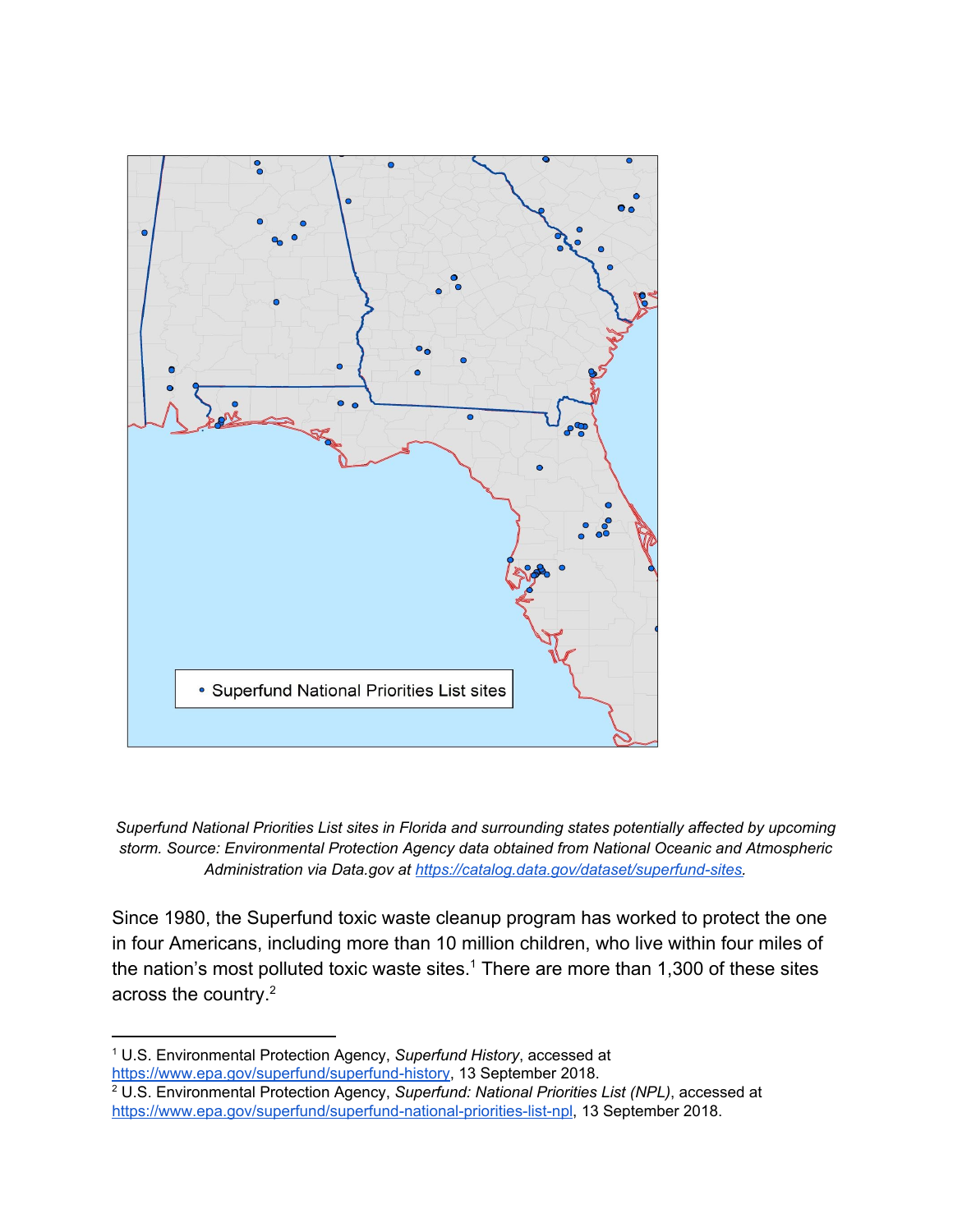Over the years, the Superfund program has evolved beyond just conducting cleanups at traditional hazardous waste sites; the Superfund program now supports response actions triggered by terrorism, natural disasters and other catastrophes. The Superfund program helped respond to the terrorist attacks on the World Trade Center, the anthrax contamination in the U.S. Senate, the devastating Midwest floods in 1993, and the initial federal response to Hurricane Katrina in 2005.

## **Flooding of Superfund Sites Can Threaten Human Health and the Environment**

In September 2017, 13 Superfund sites were flooded in the Houston, Texas area following Hurricane Harvey.<sup>3</sup> The cancer-causing chemical dioxin leaked at at least one site $4$ 

There are 53 Superfund National Priorities List sites in Florida; 38 in North Carolina, 26 in South Carolina and 16 in Georgia.<sup>5</sup> Each state also has additional hazardous waste sites that are under state supervision.

During Hurricane Florence last month, at least one Superfund site was flooded and toxic chemicals were released into floodwaters, prompting the EPA to offer temporary housing to nearby residents.<sup>6</sup>

## **Responding to Threats from Toxic Waste Sites**

The EPA is currently monitoring Superfund sites and will determine if any immediate actions are needed to ensure that contamination does not endanger human health or the environment.

People living near the sites above should be cautious during the aftermath of Michael. If a person does have to wade into any floodwaters and experiences any negative health effects following the storm, the person should seek professional medical attention immediately. Anyone cleaning out homes or yards after the storm should wear gloves

<sup>3</sup> U.S. PIRG, *Superfund Sites Need Testing and Funding Following Hurricane Harvey Flooding* (news release), 5 September 2017, accessed at

[https://uspirg.org/news/usp/superfund-sites-need-testing-and-funding-following-hurricane-harvey-flooding.](https://uspirg.org/news/usp/superfund-sites-need-testing-and-funding-following-hurricane-harvey-flooding) <sup>4</sup> Alex Stuckey, "Clean Up of San Jacinto Waste Pits Moving Forward," *Houston Chronicle*, 10 April 2018.

<sup>5</sup> U.S. Environmental Protection Agency, *National Priorities List (NPL) Sites - By State*, accessed at <https://www.epa.gov/superfund/national-priorities-list-npl-sites-state>, 13 September 2018.

<sup>6</sup> U.S. Environmental Protection Agency, "Burlington Industries Cheraw Site: Announcements and Key Topics," 21 September 2018,

<https://cumulis.epa.gov/supercpad/SiteProfiles/index.cfm?fuseaction=second.Stayup&id=0404896>